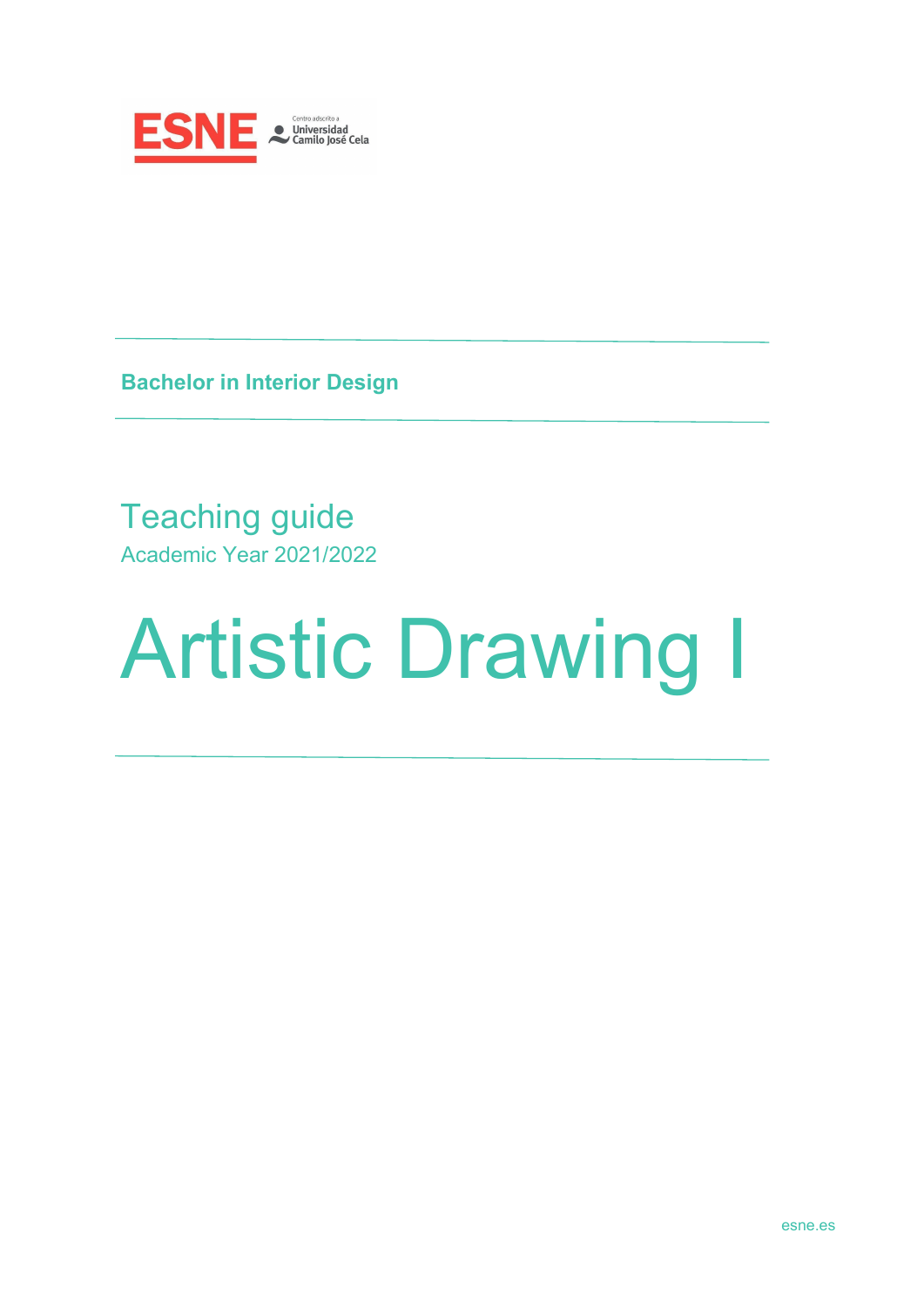

# Subject information

**Title** Bachelor in Interior Design

Module Artistic

**Subject** Artistic Drawing I

**Code** 3633

Year First

## **Semester** First

Type Basic

ECTS Credits 6

Learning On-site learning

**Lecturer** Mar Artés Rodríguez

Language English

# Subject Lecturer

**Lecturer** Mar Artés Rodríguez

**Contact** mar.artes@esne.es

## Academic tutorials

For any enquiries regarding the subject, students can contact the lecturers by email or during their office hours.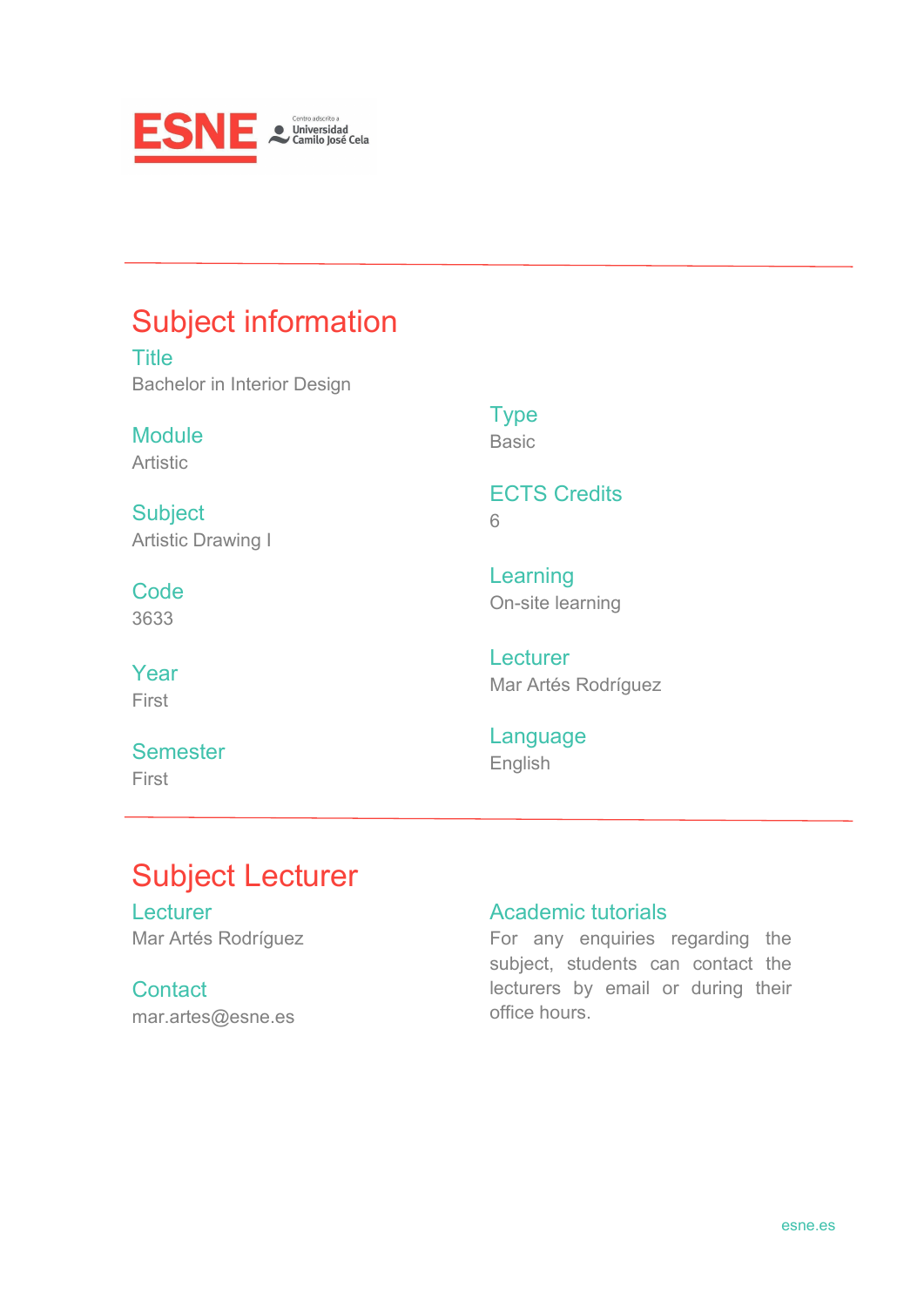

# Pre-requisites

**Essential** Specific requirements of the curriculum

## Recommended

Basic drawing knowledge

# Subject contribution to the Curriculum

## Field of knowledge of the subject

This subject belongs to the Artistic Module of the Study Plan. This field of study is related to the development and acquisition of theoretical, practical and aesthetic knowledge, as well as to the study, analysis and objective and representation of reality.

Drawing is a fundamental discipline within the different specialties of design and art. The practice and science of drawing vegetal and human forms, objects, sculptures and spaces, etc., will allow the student to achieve the basic skills necessary to express their own ideas through lines, shapes and color and to develop a personal graphic-plastic language.

#### Interdisciplinary relation with other subjects from the curriculum

Drawing is a fundamental part of a designer's education. This subject is connected with other subjects such as Visualizing and Representing Spaces I-II, Computer Aided Design and Infographic I-II or Design History I-II.

#### Professional motivations behind the subject

Artistic Drawing I allows students to explore and experiment with a variety of concepts and subjects. It also gives them the chance to acquire drawing skills, techniques, materials and approaches. It also focuses on the student's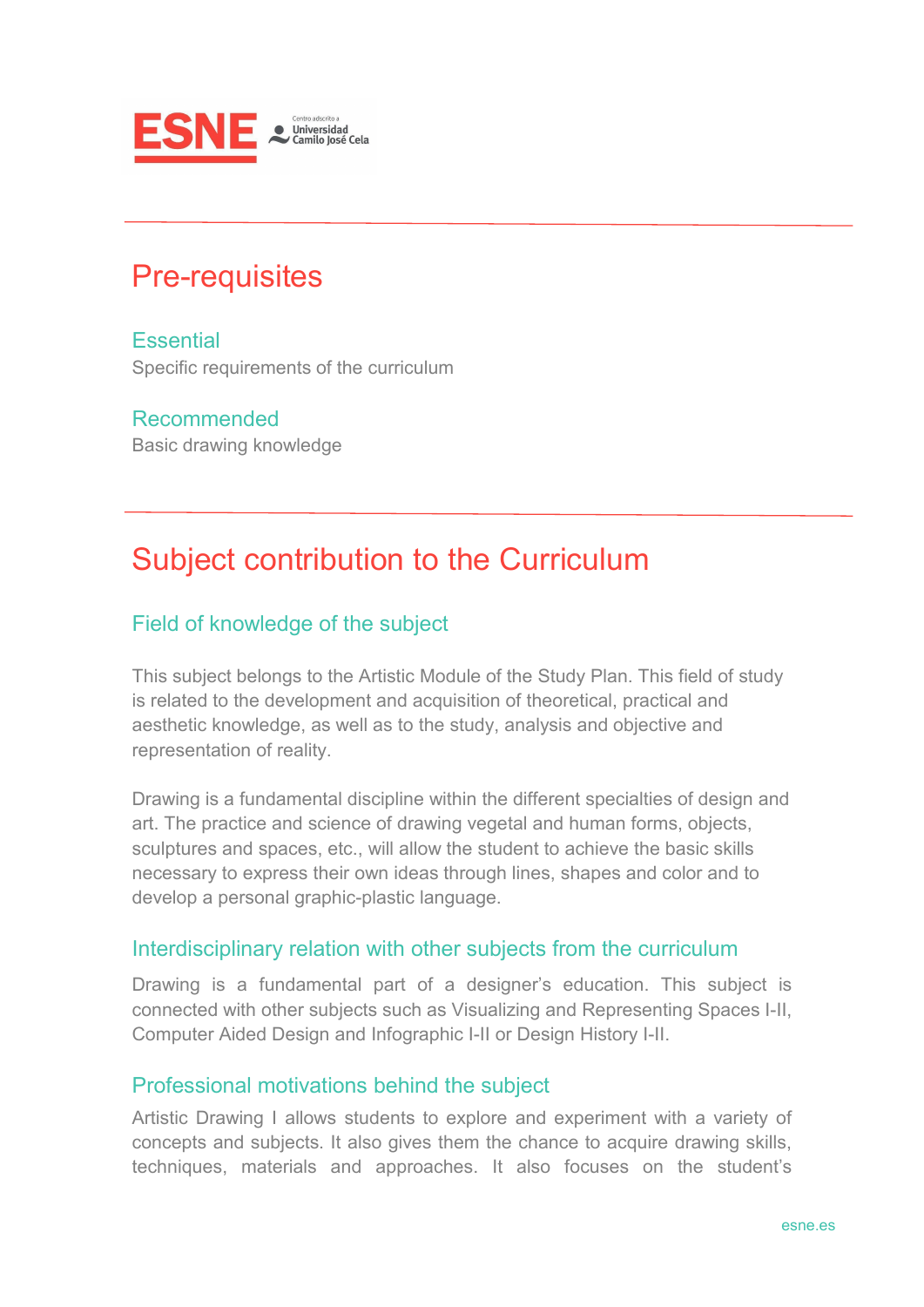

development and understanding of the key principles of drawing and their application in interior design.

## Learning outcomes in relation to the competences developed through the subject

## General competences

**CG01.** Know and understand artistic and social manifestations that have an impact on interior design from an historical perspective.

#### Specific competences

**CE01.** Know the fundamentals of metric geometry in interior design

**CE02.** Know the analysis and theory of form and the laws of visual perception to apply them in the design of spaces

**CE03.** Use spatial representation procedures in interior design projects

## Learning outcomes

#### By the conclusion of this course, students will understand/be able to:

- Explore, articulate and develop their creativity by educating their artistic sensitivity
- Develop graphic skills for the treatment of form and light
- Analyze volumes in the three dimensions of space.
- Communicate their ideas visually and verbally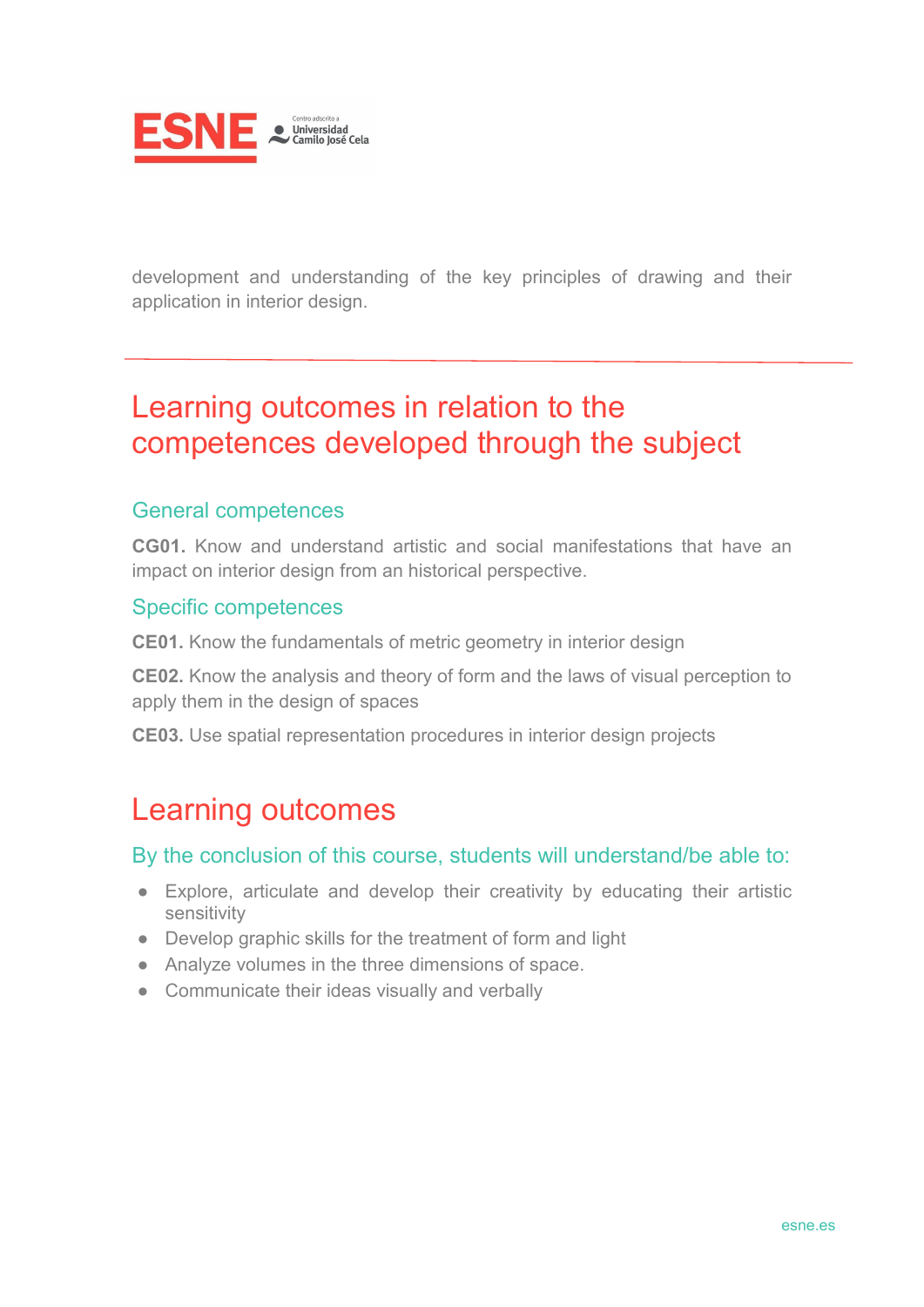

# Contents / Syllabus / Units

## Brief description of the contents

- Introduction to drawing.
- Measuring and proportion.
- Visual perception as a cognitive process.
- Basic elements of visual language.
- Learning to draw and learning to see.
- Dry and wet techniques: graphite pencil, charcoal, marker, colored pencils, watercolor, ink.
- Process drawings as ways to explore and communicate ideas.

## **Syllabus**

The programme for the first semester of the degree is developed around the versatile nature of drawing, as technique and a means of communicating ideas and emotions to others.

**Unit 1.** Drawing as a core component of visual perception and representation.

**1.1** Introduction to drawing. Using drawing for exploring other modes of art practice like design. Key terms of drawing.

**1.2** Proportional measuring techniques.

**1.3** Drawing throughout Art history. Learning to watch from old masters.

**1.4** The formal elements of visual language. Drawing as observation, analysis and description.

**Unit 2.** Drawing techniques and media. Dry and wet techniques. Drawing surfaces. Study of techniques observing the drawing methods of masters. Object and conceptual making and development.

**Unit 3.** Process drawings.

Drawing as means to work out ideas, explore concepts and means to an end: sketches, studies, thumbnail studies, design drawings, travel sketchbook. Ornamental drawing in interior design.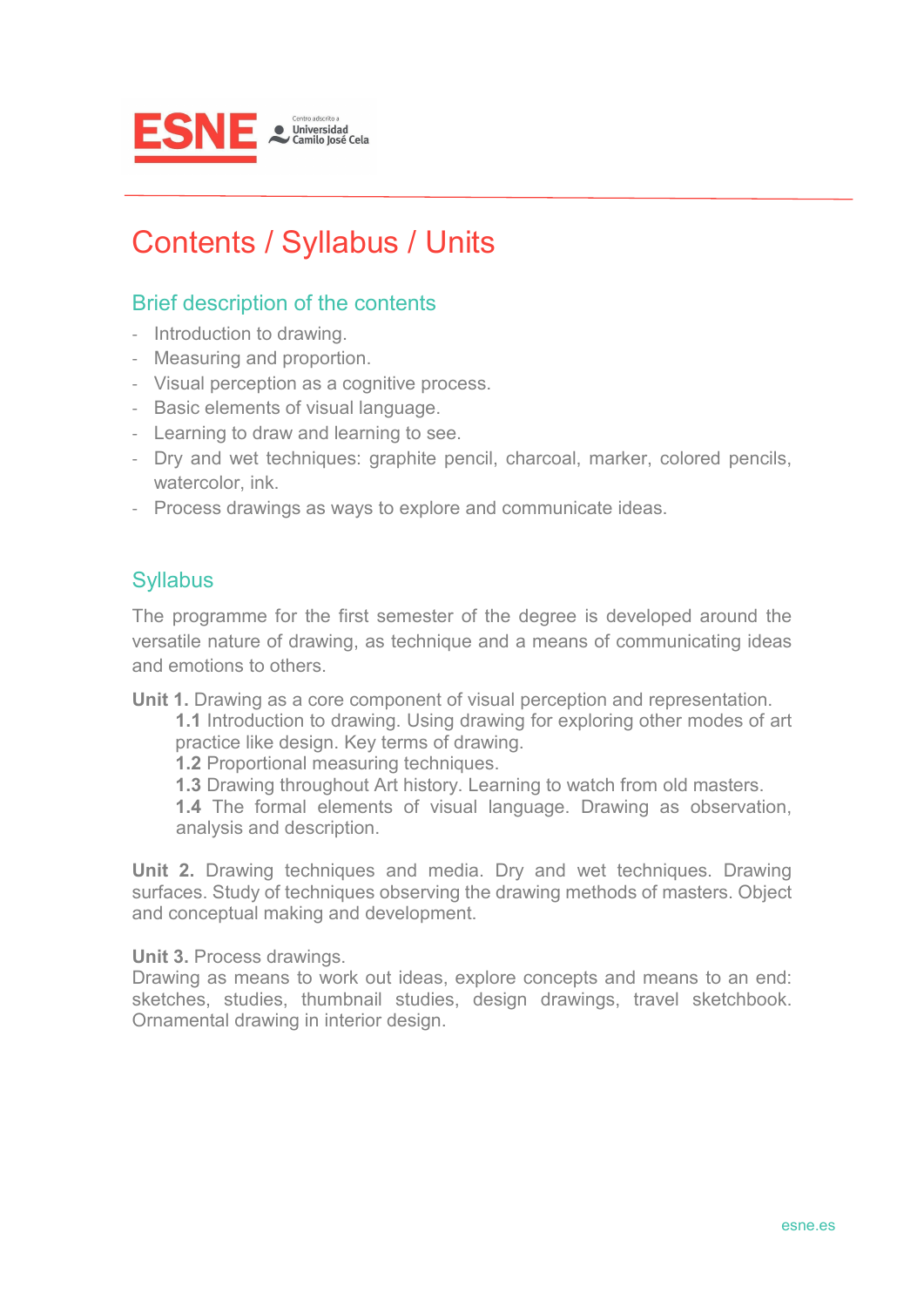

# **Schedule**

| Units / Topics                                                                     | Period            |
|------------------------------------------------------------------------------------|-------------------|
| 1. Unit 1. Drawing as a core component of visual perception and<br>representation. | September-October |
| 2. Unit 2. Drawing techniques and media.                                           | October-November  |
| 3. Unit 3. Process drawings.                                                       | November-January  |

# Learning activities and teaching methodologies

| Learning activities                                                        | Teaching<br><b>Methodologies</b>                                                                       | <b>Hours</b> | % On-site |
|----------------------------------------------------------------------------|--------------------------------------------------------------------------------------------------------|--------------|-----------|
| <b>Lectures</b><br>Face-to-face lessons<br>given by lecturers in-<br>class | Lecture<br>The professor<br>introduces a topic to<br>teach concepts,<br>theories,  in the<br>classroom | 20           | 100       |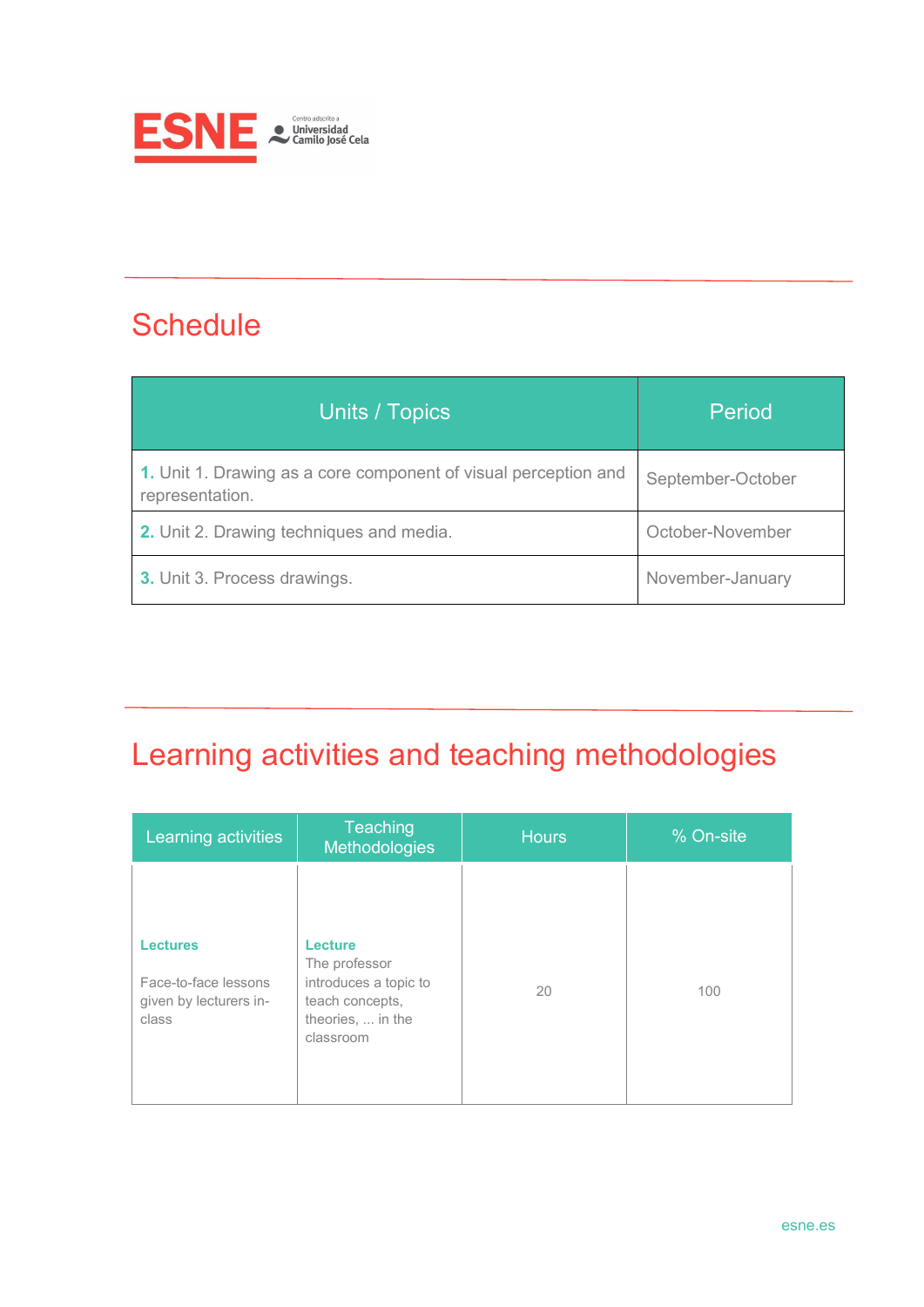

| <b>Workshops</b><br>In each subject,<br>projects or practical<br>cases where the<br>student must analyze<br>the information, detect<br>relevant aspects, make<br>decisions or propose<br>solutions to improve the<br>situation, are proposed. | <b>Work-based learning</b><br>and/or case studies<br>The teacher proposes<br>projects or practical<br>cases for students to<br>analyze and solve<br>them, applying the<br>contents previously<br>learned. | 40 | 100     |
|-----------------------------------------------------------------------------------------------------------------------------------------------------------------------------------------------------------------------------------------------|-----------------------------------------------------------------------------------------------------------------------------------------------------------------------------------------------------------|----|---------|
| <b>Tutorials</b>                                                                                                                                                                                                                              | The tutor solves<br>questions on matters<br>already discussed In<br>class                                                                                                                                 | 10 | 0       |
| <b>Final exam</b>                                                                                                                                                                                                                             | Final exam                                                                                                                                                                                                | 4  | 100     |
| <b>Autonomous work</b>                                                                                                                                                                                                                        | Student's personal<br>learning through the<br>study of the subject's<br>contents and analysis<br>of complementary<br>materials                                                                            | 76 | $\circ$ |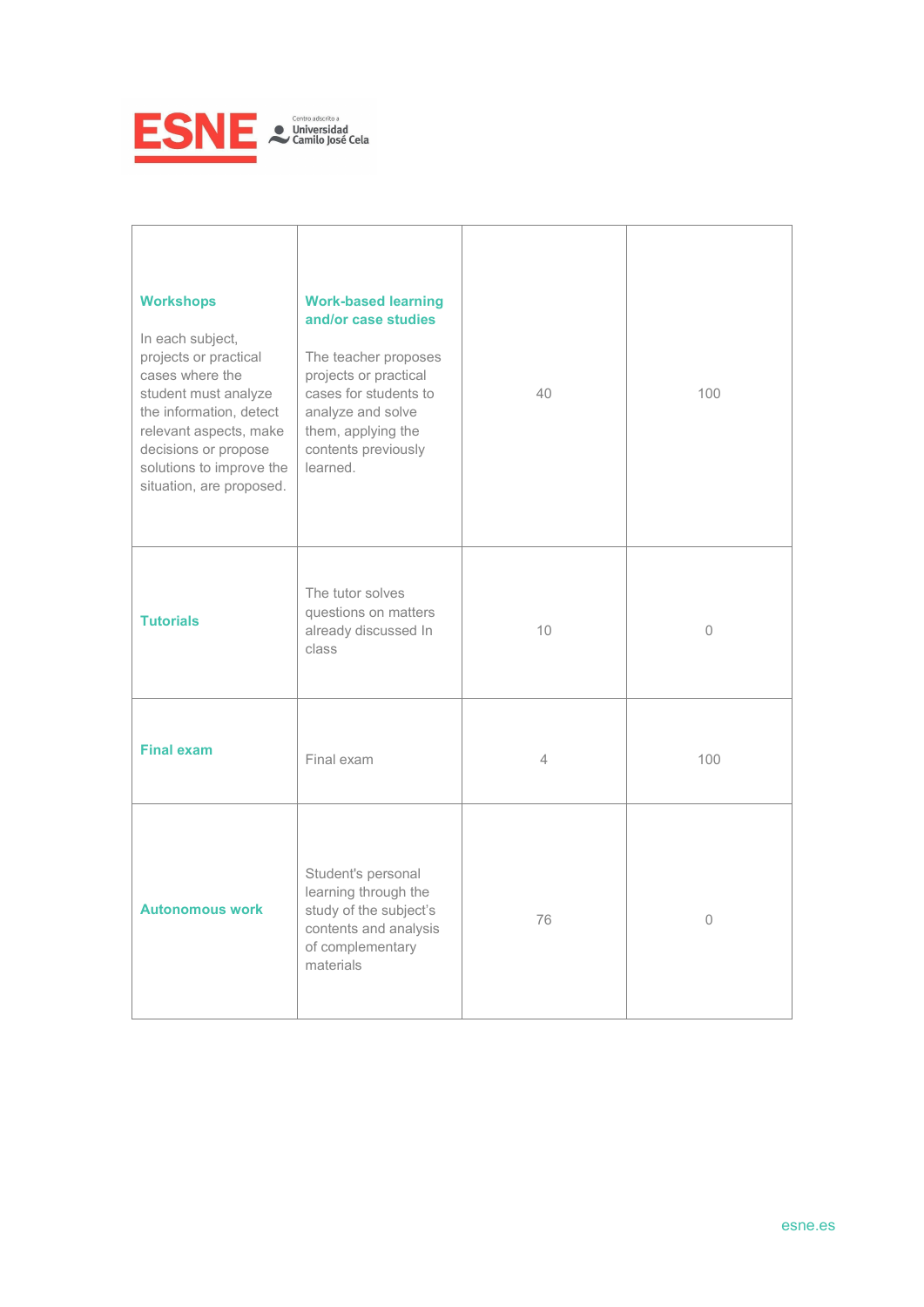

# Learning Assessment

| <b>Assessment activities</b>             | <b>Assessment criteria</b>                         | Weight |
|------------------------------------------|----------------------------------------------------|--------|
| Final exam                               | Exam marking                                       | 20%    |
| Work completed or case<br>studies        | Activities carried out on time.<br>Objectives met. | 70%    |
| Assistance and<br>participation in class | Interest and participation in the<br>subject.      | 10%    |

## General assessment criteria

Students' grades will be calculated as follows:

- Active class participation (classes plus seminars). 10%
- Coursework. Assignments and practical exercises done during the course. 70%
- Exam.. 20%

#### **Attendance**

Class attendance is compulsory. It is only possible for students with 80% attendance or more to take the exams in the first call (*convocatoria ordinaria*). If students miss classes, they do not need to justify their absence. This means that all students who miss 20% of classes or more must present themselves at the second call (*convocatoria extraordinaria*).

The Director/Coordinator of the degree may consider exceptional circumstances and these must be approved by the Academic Management of ESNE.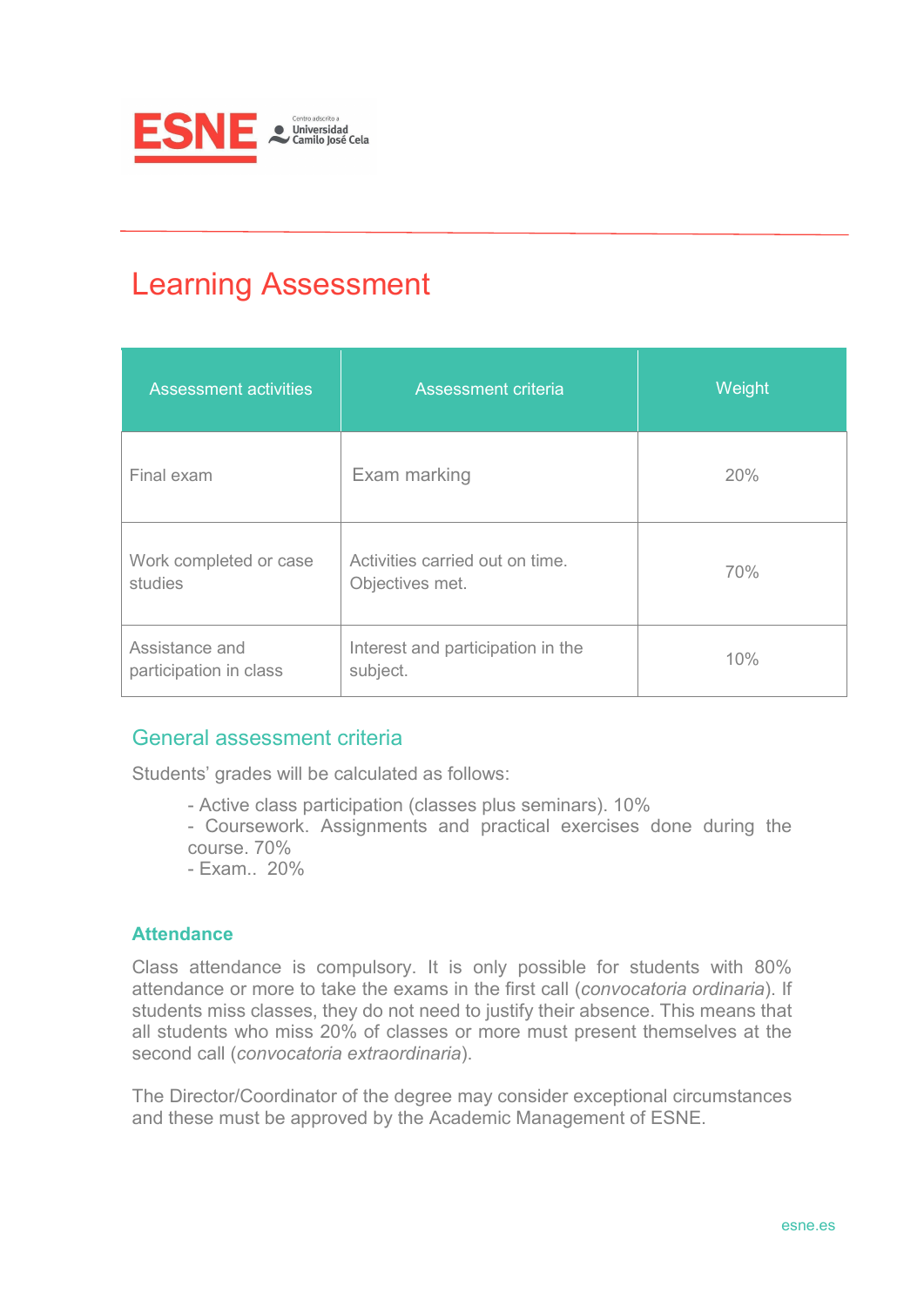

Students must be punctual at the start of classes. The lecturer may deny entry to students who arrive more than 10 minutes late.

#### **Activities submission**

- Students must hand in all their coursework assignments on time, and pass them all. If a piece of work is not submitted, the student will fail the subject.
- Assignments must be submitted on time. If the lecturer exceptionally allows late submission, the maximum possible grade will be 7.
- In group work, the grade will be individual for each student. Students will be graded individually on their knowledge of the subject, effort, presentation, etc.

#### **1st call assessment**

The mininum mark to pass the course is a 5 (five).

The work carried out by the student during the course must reach the minimum level required to satisfy the subject objetives.

#### **2nd call assessment**

Failed submissions must be resubmitted for the 2nd call assessment in order to pass the course. It may be possible to require an extra submission if considered pertinent by subject supervisors.

Assessment criteria and percentages will be the same than the ones of the 1st call.

# **Bibliography**

## Basic bibliography

- ARNHEIM, R. (2004). *Art and visual perception, second edition: A psychology of the creative eye*. Berkerley: University of California Press.
- BAMMES, G. (2017). *The complete guide to anatomy for artists and illustrators.*  Kent: Search Press.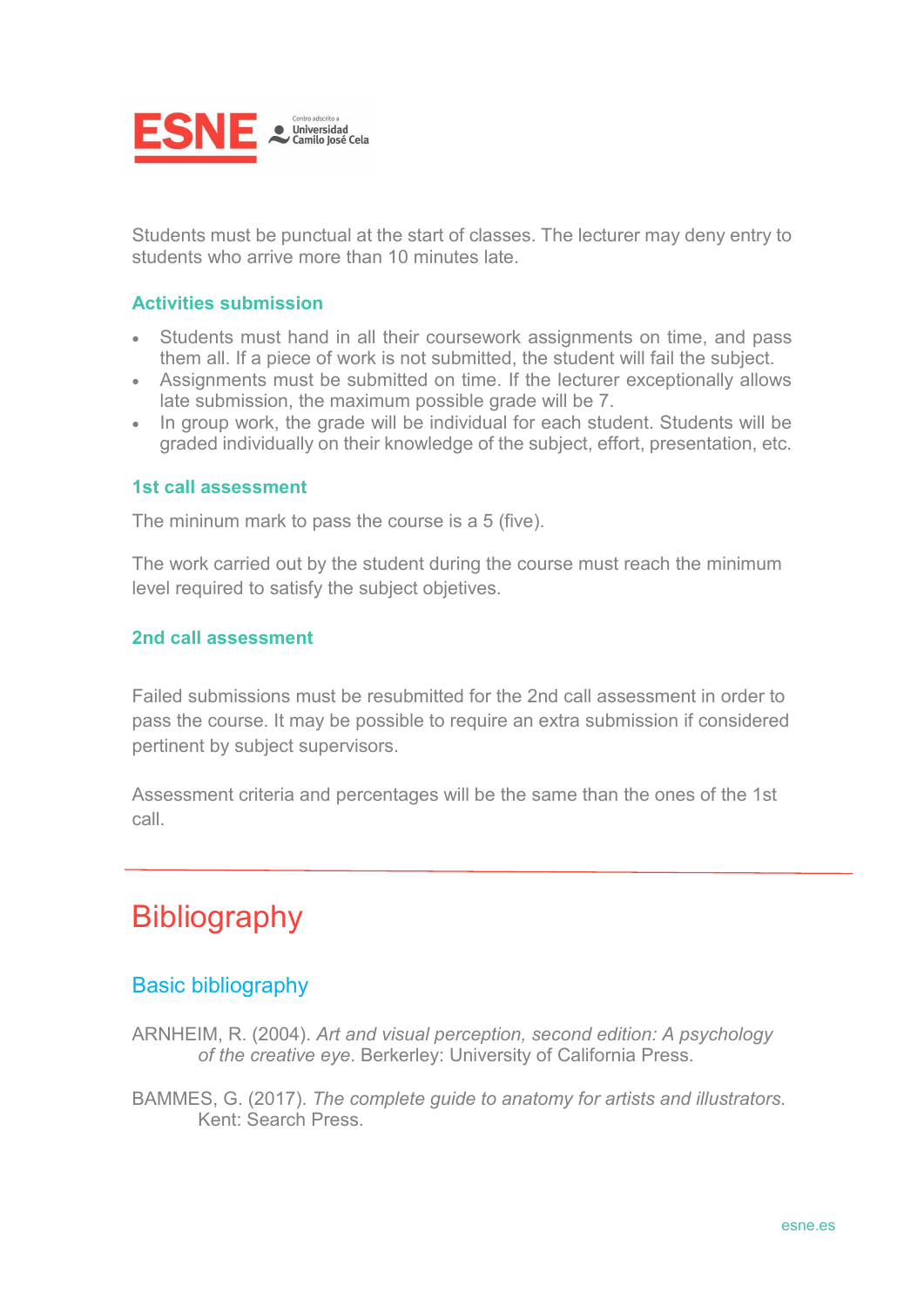

- BACHMANN, U. (2011). *Colour and light: Materials for a theory of colour and light.* Sulgen: Niggli Verlag.
- BRIDGMAN, G.B. (2000). *Constructive anatomy*. New York: Dover publications.
- BRAMBILLA, D. (2014). *Dibujo de la figura humana*. *Gestos, posturas y movimientos*. Barcelona: Promopress.
- GOMBRICH, E. H (2000). *Art and illusion: a study in the psychology of pictorial representation*. Princenton: Princenton University Press.
- FORGE, E. (2020). *Watercolors techniques. For artists and illustrators.* New York: DK Publishing.
- GÓMEZ MOLINA, J.J., CABEZAS, L., BORDES, J. (2005). *El manual del dibujo. Estrategias de su enseñanza en el siglo XX*. Madrid: Cátedra. — (2003a). *Las lecciones del dibujo.* Madrid: Cátedra.
- PALFFY, G. (2017). *Artist's drawing techniques*. London: Dorling Kindersley Limited.

## Additional reading

ADAMS, S. J. (2017). *The designer's dictionary of color.* New York: Abrams.

- CIVARDI, G. (2009). *Drawing: a complete guide.* Tunbridge Wells: Search Press Ltd.
- DONDIS, A. D. (2020): *A primer of visual literacy*. Revised ed. Cambridge: MIT Press Ltd.
- EDWARDS, S. (2011). *Drawing on the right side of the brain.* London: Harper Collins Publishers.
- GRANGE, B. (2015). *Leonardo da Vinci drawings masterpieces of Art.* London: Flame Tree Publising.
- JIMENEZ CATALÁN, J., ORTEGA GÓMEZ, D. (2019). *Dibujo a mano alzada para diseñadores de interiores*. Barcelona: Parramón.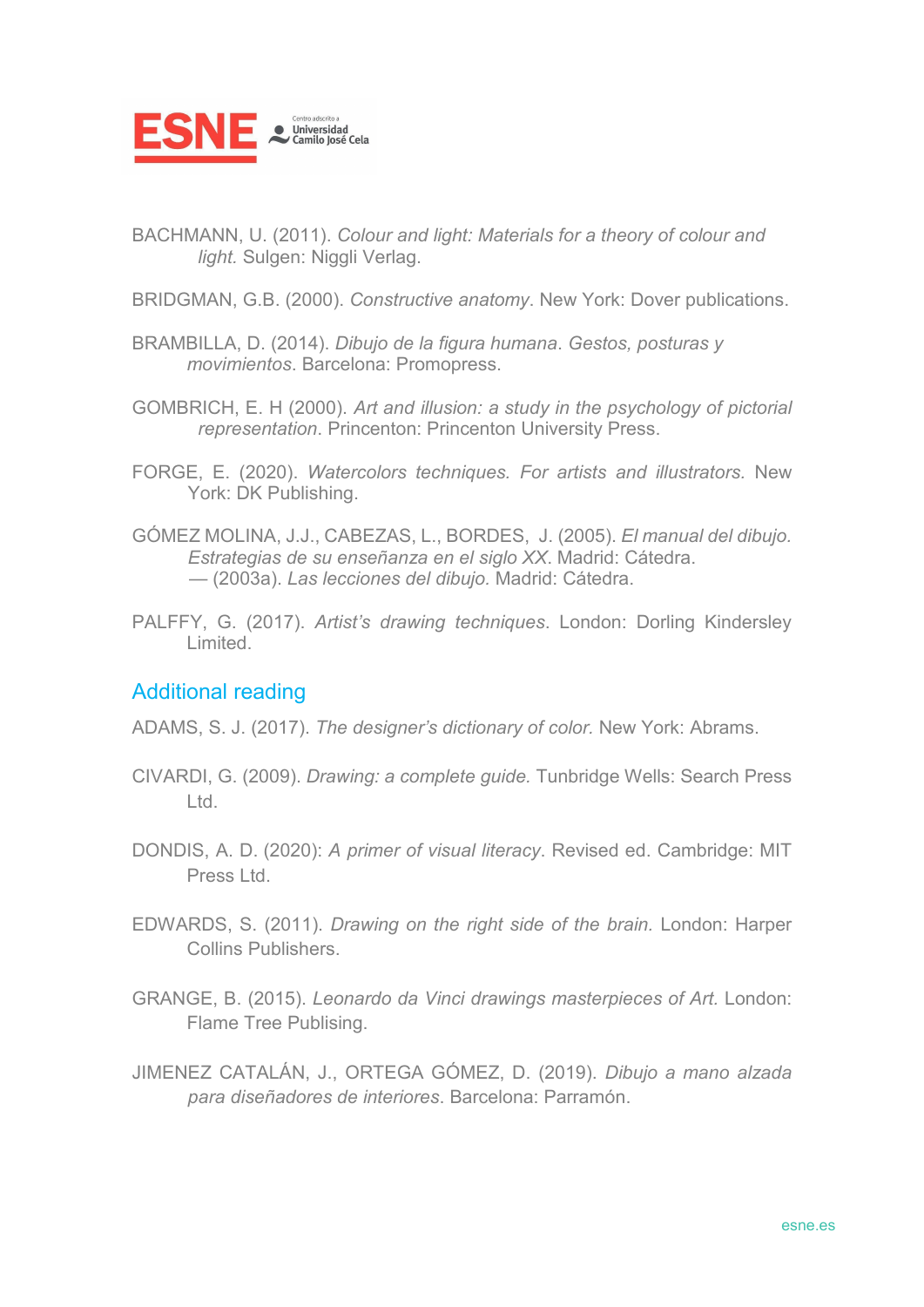

KOVATS, T (ed.) (2007). *The drawing Book*. *A survay of drawing: the primary means of expression*. London: Black dog publishing.

LAURRICELLA, M. (2018). *Anatomía artística 2: Cómo dibujar el cuerpo humano de forma esquemática*. Barcelona: Gustavo Gili.

LIENARD, M. (2007). *Fantastic ornaments.* New York: Dover Publications Inc.

PIGNATTI, T. (1981). *El dibujo de Altamira a Picasso*. Madrid: Cátedra.

PILE, J., (2018). *Color in Interior Design CL.* New York: McGraw-Hill.

POWER, C.J. (2017). *The book of the art of Cennino Cennini*: A contemporary practical *treatise on Quattocento.* Londres: Routledge.

RONIN, G. (2010). *Drawing for Interior Designers.* London: A&C Black Publishers.

STARMER, A. (2016). *The Color scheme Bible: Inspirational Palettes for Designing Home Interiors*. Ontario: Firefly Books LTD.

#### **Web**

BRITISH MUSEUM <https://www.britishmuseum.org/>

CAIXA FORUM [www.fundacio.lacaixa.es](http://www.fundacio.lacaixa.es/)

FUNDACION JUAN MARCH/MUSEO ARTE CONTEMPORÁNEO DE CUENCA <https://www.march.es/es> https://www.march.es/es/cuenca

GALLERIE DEGLI UFFICI https://www.uffizi.it/gli-uffizi

L'HERMITAGE [www.hermitagemuseum.org](http://www.hermitagemuseum.org/)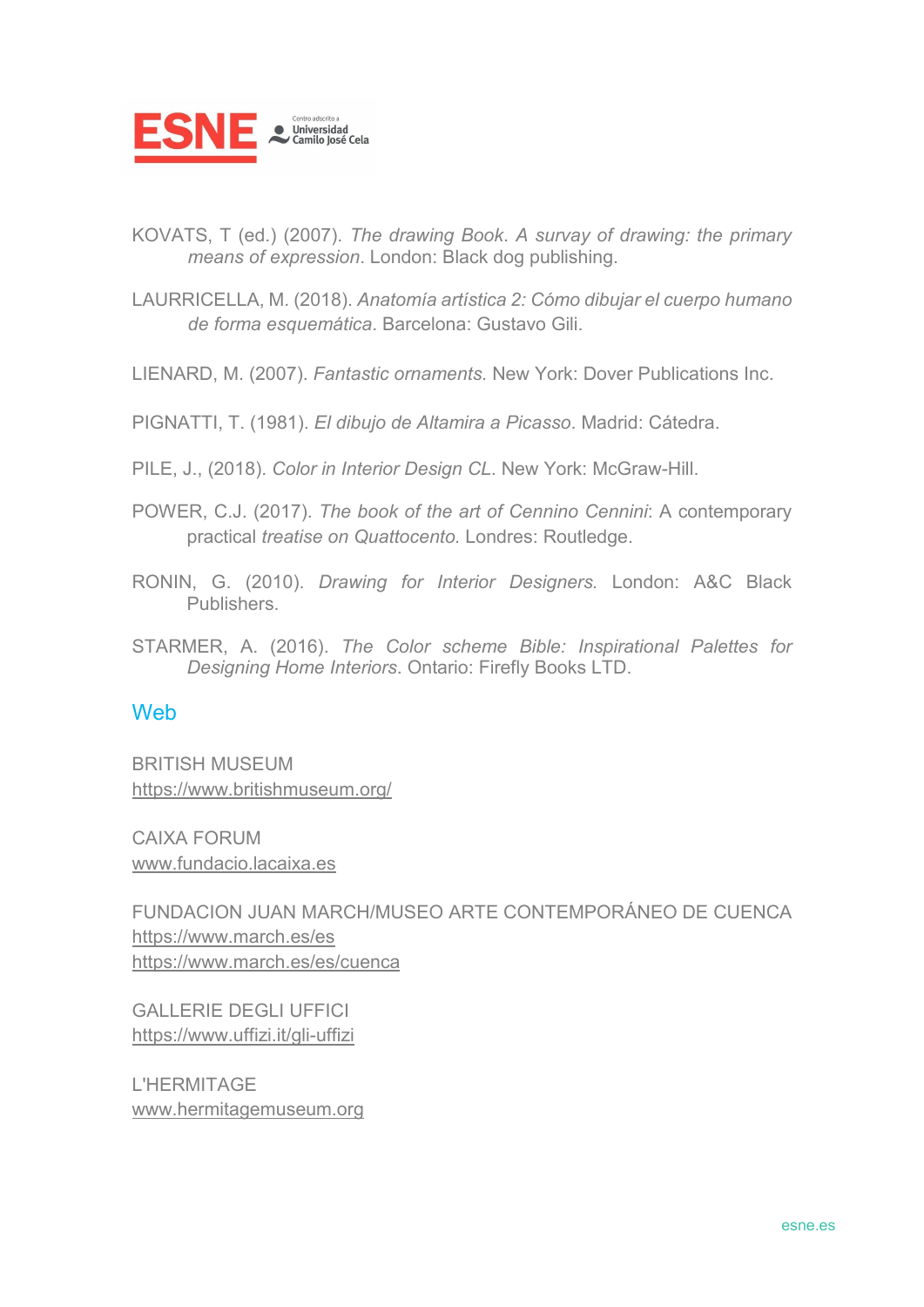

LOUVRE MUSEUM <https://www.louvre.fr/en>

MATADERO MADRID [www.mataderomadrid.com](http://www.mataderomadrid.com/)

METROPOLITAN MUSEUM https://www.metmuseum.org/

MOMA <https://www.moma.org/>

MUSEO DEL PRADO <https://www.museodelprado.es/>

MUSEO NACIONAL CENTRO DE ARTE REINA SOFÍA <https://www.museoreinasofia.es/>

NATIONAL GALLERY OF ART [www.nga.gov](http://www.nga.gov/)

NATIONAL PORTRAIT GALLERY [www.npg.org.uk](http://www.npg.org.uk/)

RIJKSMUSEUM https://www.rijksmuseum.nl/es/visit

SAATCHI GALLERY <https://www.saatchigallery.com/>

TATE MODERN <https://www.tate.org.uk/visit/tate-modern>

VICTORIA AND ALBERT MUSEUM https://www.vam.ac.uk/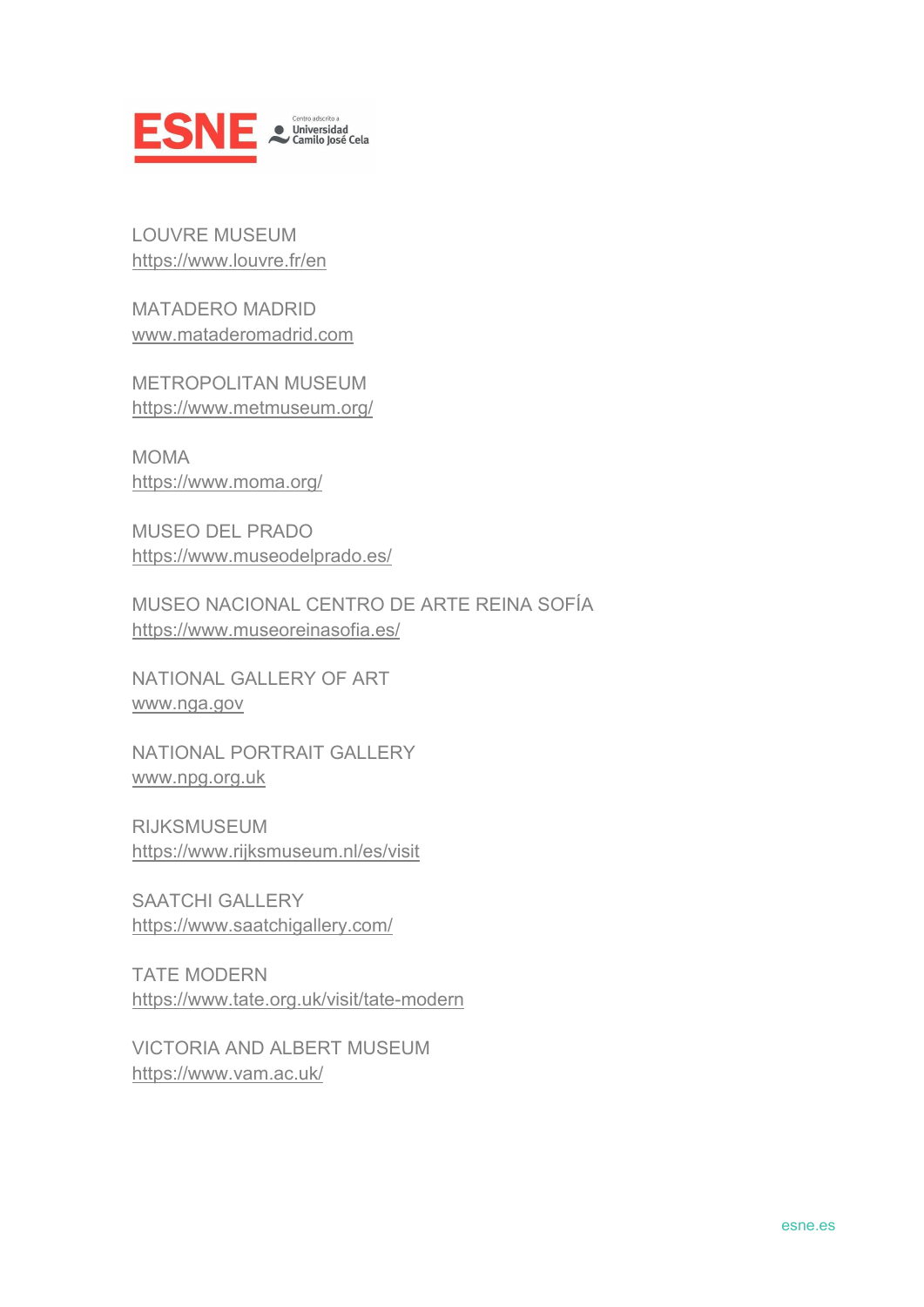

## **Comments**

Plagiarism in coursework or exams will result in a grade of 0. Students will fail the assessment call automatically.

Students must always respect the intellectual property of authors. The work of others must always be accurately acknowledged and referenced.

In exams, students may not make use of unauthorised material. Students who do so will be given a grade of 0 and they will fail the assessment call automatically.

Students are allowed four first assessment calls (*primeras convocatorias/ convocatorias ordinarias*) to pass the subject, plus another two second assessment calls (*convocatorias extraordinarias*).

When a student does not appear at an exam, he or she loses the opportunity of one of the assessment calls.

The grading system at ESNE follows articles 5.4 and 6 of the Real Decreto 1125/2003, of 5 September. These articles state the following: "Los resultados obtenidos por el estudiante en cada una de las materias del plan de estudios se calificarán en función de la siguiente escala numérica de 0 a 10, con expresión de un decimal, a la que podrá añadirse su correspondiente calificación cualitativa. La mención de «Matrícula de Honor» podrá ser otorgada a estudiantes que hayan obtenido una calificación igual o superior a 9. Su número no podrá exceder del cinco por ciento de los estudiantes matriculados en una materia en el correspondiente curso académico, salvo que el número de estudiantes matriculados sea inferior a 20, en cuyo caso se podrá conceder una sola «Matrícula de Honor».

| <b>Numeric scale</b> | <b>Qualitative grade</b> |
|----------------------|--------------------------|
| From 0,0 to 4,99     | Suspenso (SS)            |
| From 5 to 6,99       | Aprobado (AP)            |
| From 7 to 8,99       | Notable (NT)             |
| From 9 to 10         | Sobresaliente (SB)       |